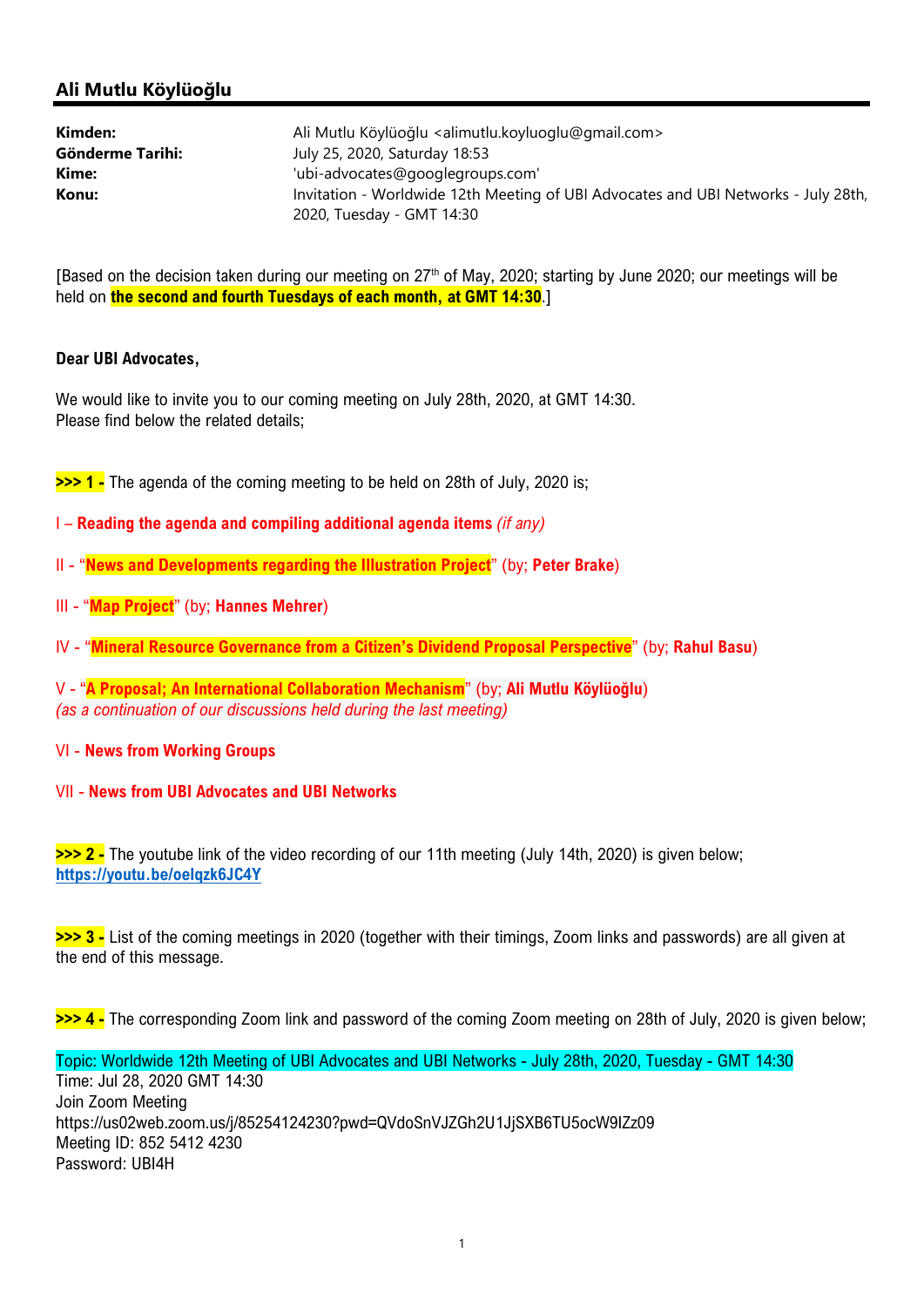>>> 5 - IMPORTANT: The timing of our Zoom meetings are all announced as GMT (Greenwich Mean Time), not BST (British Summer Time).

>>> 6 - As agreed during the first meeting; all the meetings are being RECORDED and shared through youtube, especially for other UBI Advocates, who were not able to participate.

Looking forward to see you and hear your contributions, Best wishes and regards,

Ali Mutlu Köylüoğlu CITIZEN'S BASIC INCOME Research Development Culture and Dissemination Society alimutlu.koyluoglu@gmail.com +90-532-314 95 20

>>> List of the coming meetings in 2020 : (together with their timings, Zoom links and passwords)

Topic: Worldwide 12th Meeting of UBI Advocates and UBI Networks - July 28th, 2020, Tuesday - GMT 14:30 Time: Jul 28, 2020 GMT 14:30 Join Zoom Meeting https://us02web.zoom.us/j/85254124230?pwd=QVdoSnVJZGh2U1JjSXB6TU5ocW9IZz09 Meeting ID: 852 5412 4230 Password: UBI4H

Topic: Worldwide 13th Meeting of UBI Advocates and UBI Networks - August 11th, 2020, Tuesday - GMT 14:30 Time: Aug 11, 2020 GMT 14:30 Join Zoom Meeting https://us02web.zoom.us/j/84918960366?pwd=MWhvY0xyU2JHSElCcjhqMm9pbTl6UT09 Meeting ID: 849 1896 0366 Password: UBI4H

Topic: Worldwide 14th Meeting of UBI Advocates and UBI Networks - August 25th, 2020, Tuesday - GMT 14:30

Time: Aug 25, 2020 GMT 14:30 Join Zoom Meeting https://us02web.zoom.us/j/84681055357?pwd=QmxJN01UM2c0VGJGTWpEU3lQa2dvZz09 Meeting ID: 846 8105 5357 Password: UBI4H

Topic: Worldwide 15th Meeting of UBI Advocates and UBI Networks - September 8th, 2020, Tuesday - GMT 14:30

Time: Sep 8, 2020 GMT 14:30 Join Zoom Meeting https://us02web.zoom.us/j/85784609488?pwd=REtrS3lFRWxHVHBTY2RlRzlJSWdvdz09 Meeting ID: 857 8460 9488 Password: UBI4H

Topic: Worldwide 16th Meeting of UBI Advocates and UBI Networks - September 22nd, 2020, Tuesday - GMT 14:30 Time: Sep 22, 2020 GMT 14:30 Join Zoom Meeting https://us02web.zoom.us/j/86208766540?pwd=NENWQTdpQ0M1dTNhRjAwMmZ4cWdBZz09 Meeting ID: 862 0876 6540 Password: UBI4H

Topic: Worldwide 17th Meeting of UBI Advocates and UBI Networks - October 13th, 2020, Tuesday - GMT 14:30 Time: Oct 13, 2020 GMT 14:30